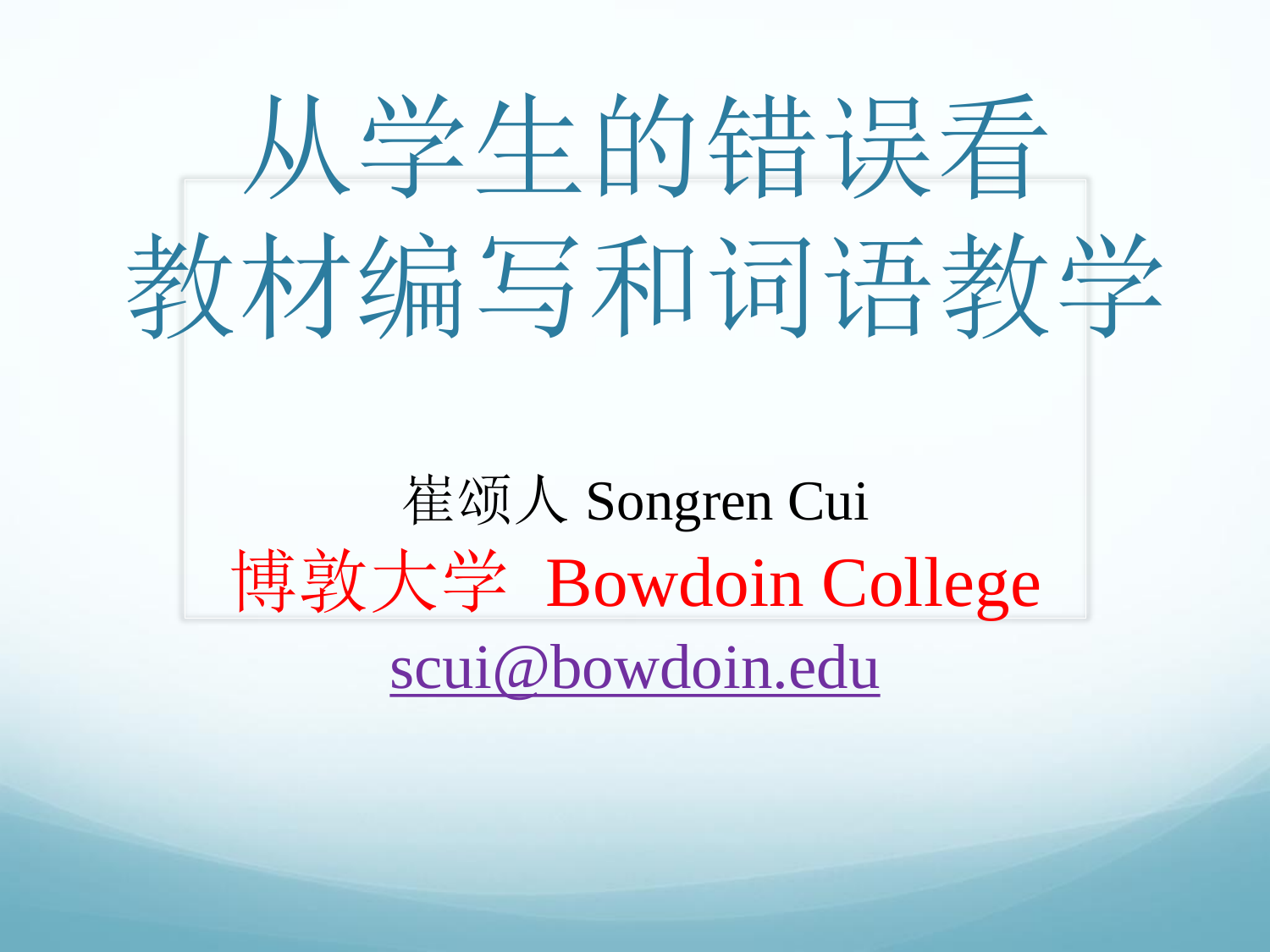#### 一些学生的典型错误

- 老师明天上午有开会,没有空儿。
- 对不起,我有你的笔。
- 我们今天有一个忙天。
- 中国有很大的人口。
- 有好成绩的学生才能得到奖学金。
- 新泽西州有美国最高的物业税。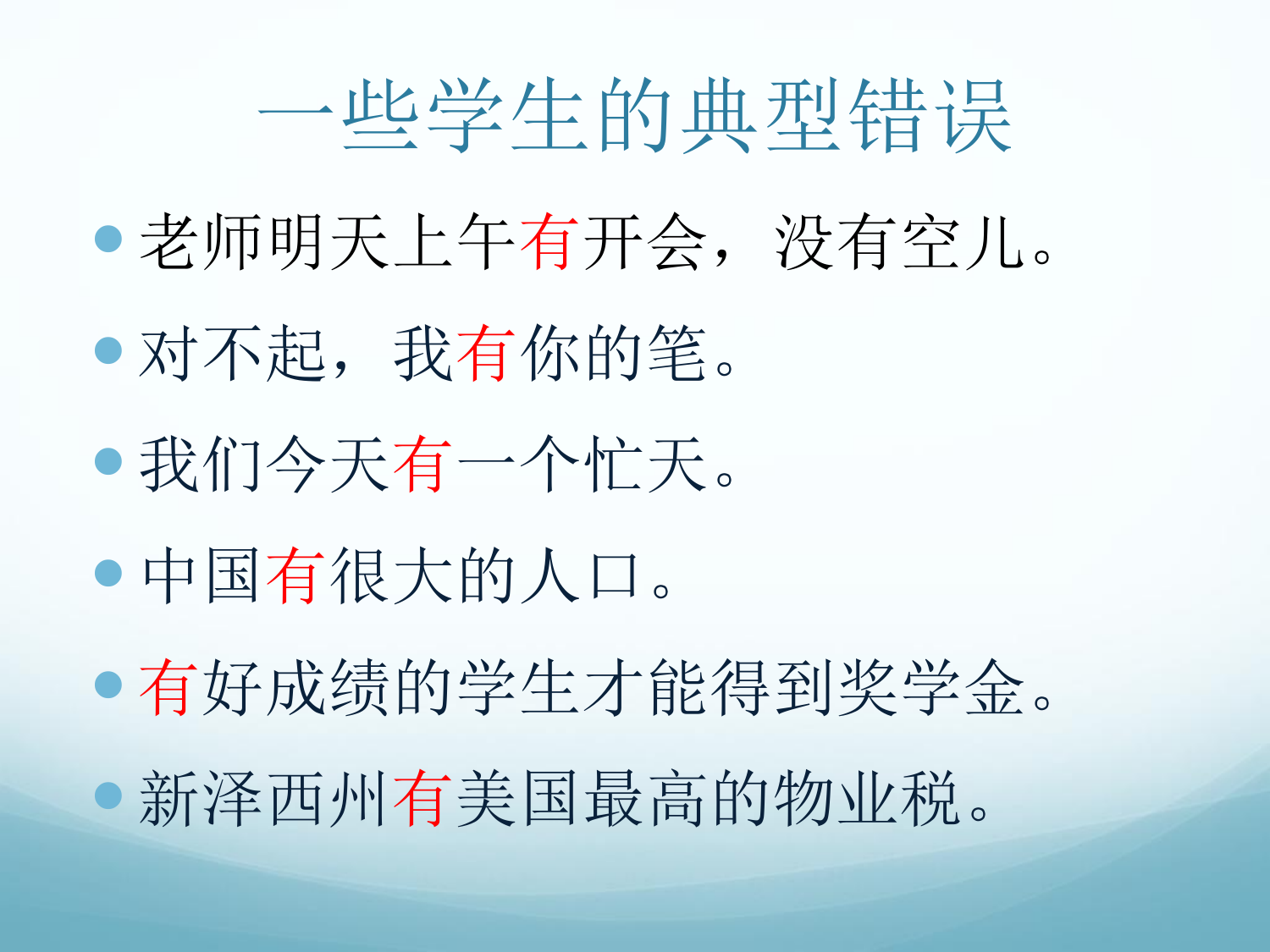#### 一些学生的典型错误

- 他买了一个真便宜的苹果新手机。
- 互联网对我们的社会真起了很重要的作用。
- 今天的功课太多,我简直就做了一点儿。
- 那样的工作没意思,她简直不喜欢。
- 中国人吃饭用筷子,美国人反而用刀叉。
- 人们现在不常写信,反而用电子邮件。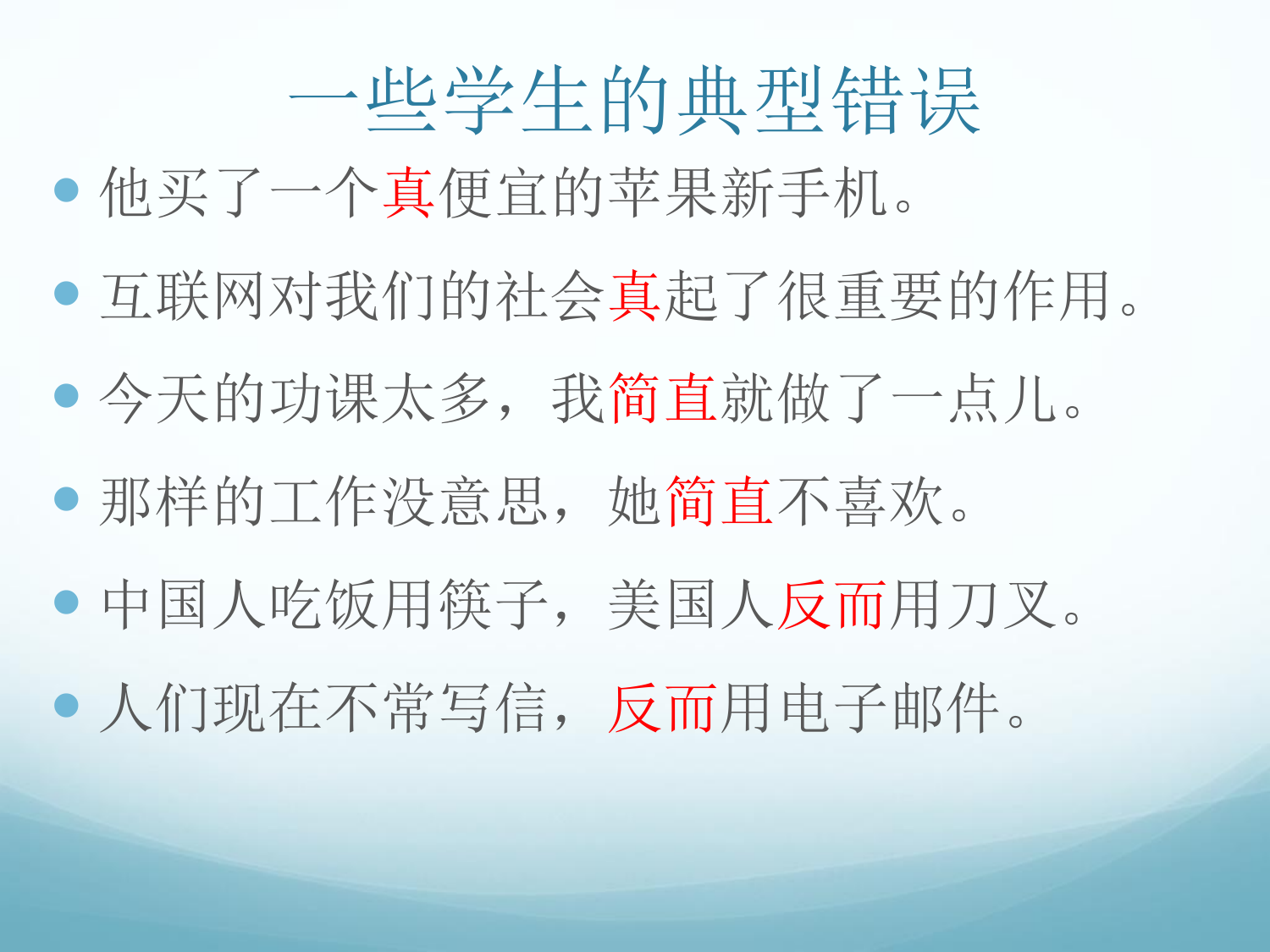#### 错误的原因

母语的干扰/负迁移

- 汉语教材的有关词语注解
- 句型及用法的注释
- 英语原本的词性、语义及语义域
- 汉语和英语之间的差异 教材和教学过程中的疏忽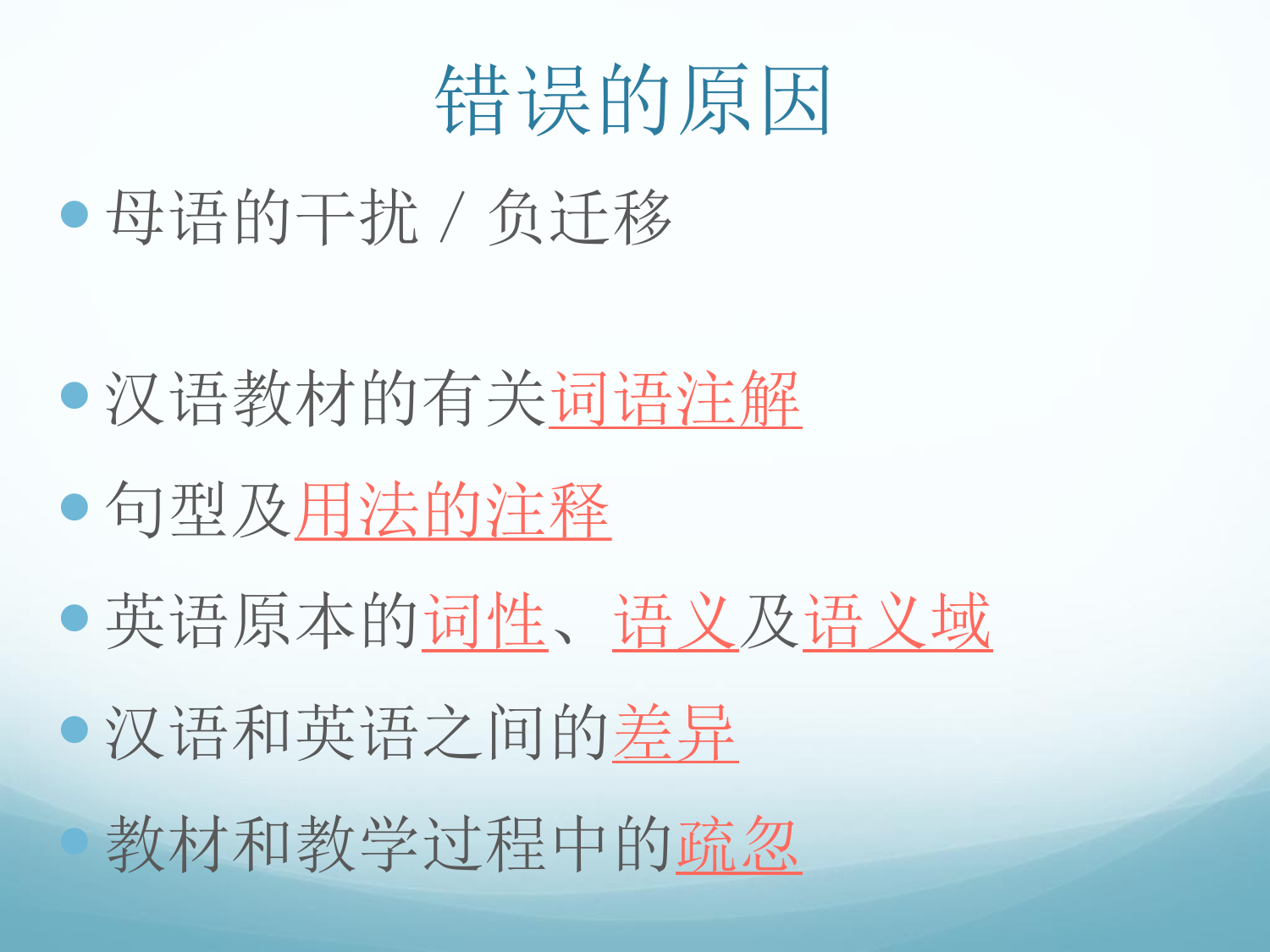### 有 - V. *to have; there is (are)*

- *to be in possess of; own* 有、拥有、属有、据有
- *to possess or contain a characteristic, quality or function* 有、具有
- *to possess knowledge of or facility in* 知道、带(表)
- to hold in the mind 怀有、拘着(信心、希望、怀疑)
- to use or exhibit in action 有激情、勇气、感兴趣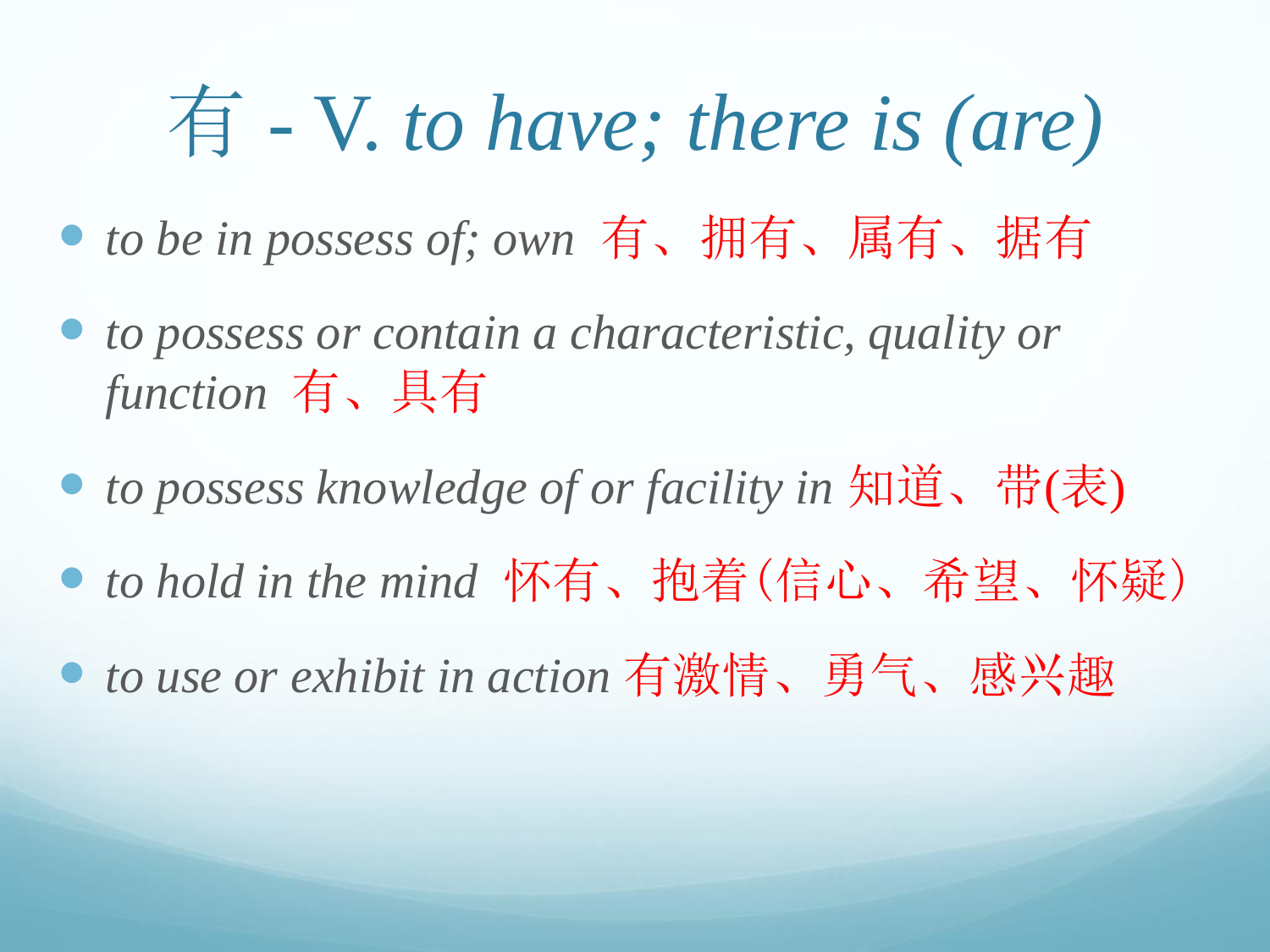### 有 - V. *to have; there is (are*

- to receive; get NA 收到、得到
- *to accept; take* NA 拿、得、吸收、接纳
- to suffer from NA 得了(病)、头痛 / 发烧 / 感冒
- *to be subject to the experience of* NA 经验、经历
- *to cause to, as by persuasion* NA 使、令、劝
- *to permit; allow* NA 让、允许
- *to carry on, perform or execute* NA 进行、开(会) *to partake of* NA 吃、喝、服用、抽(烟)、喝(酒)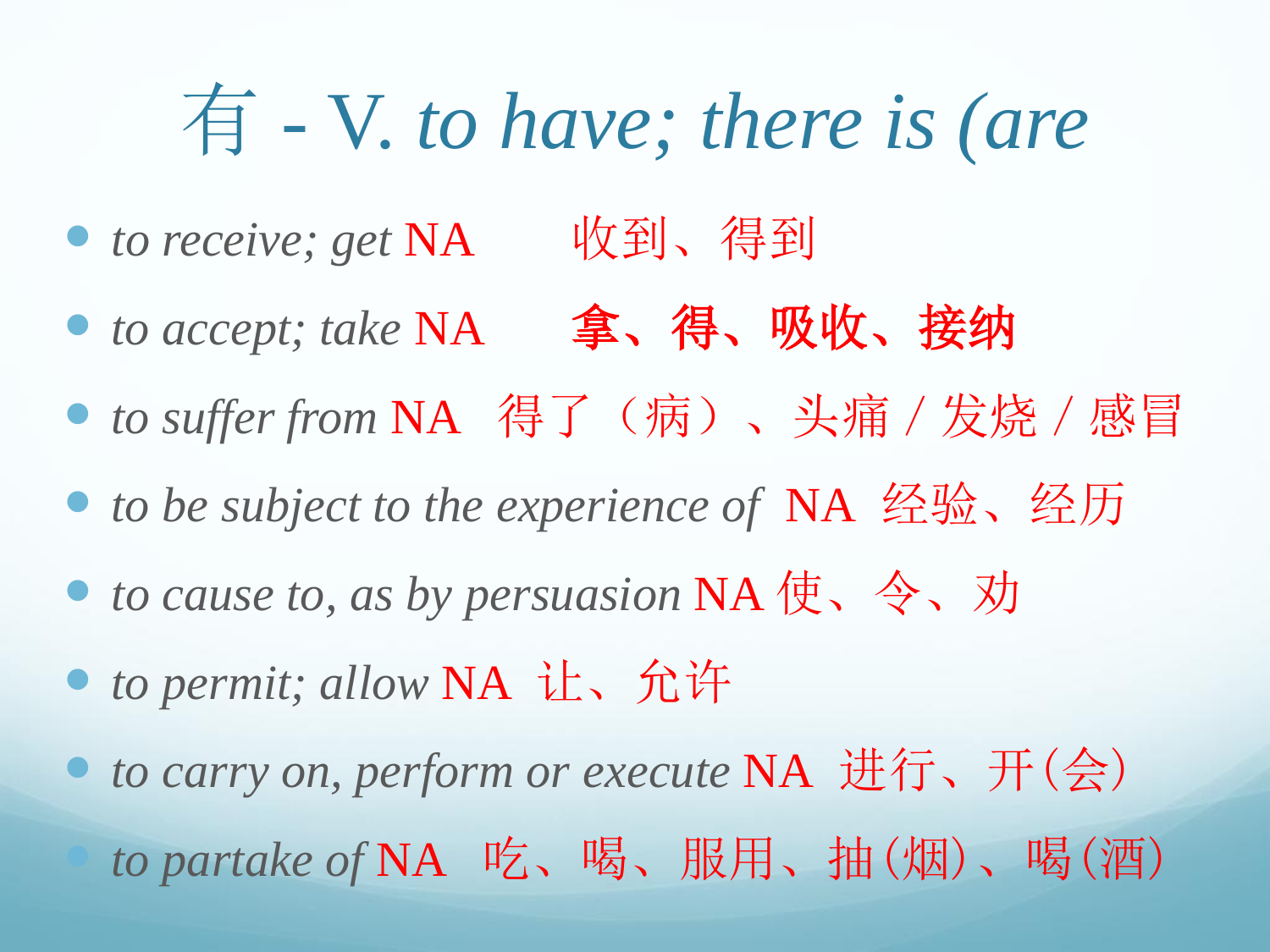### 真(的)- Adj. *true; real;* Adv. - *really*

- Adj. *Consistent with facts or reality; not false or*  erroneous → 真实的、确实的
- Adj.- *real; genuine; authentic* → 真正的
- Adj.- Being what it is called; worthy of the name 名副其实的

● Adv. - in reality; indeed; truly → 的确、确实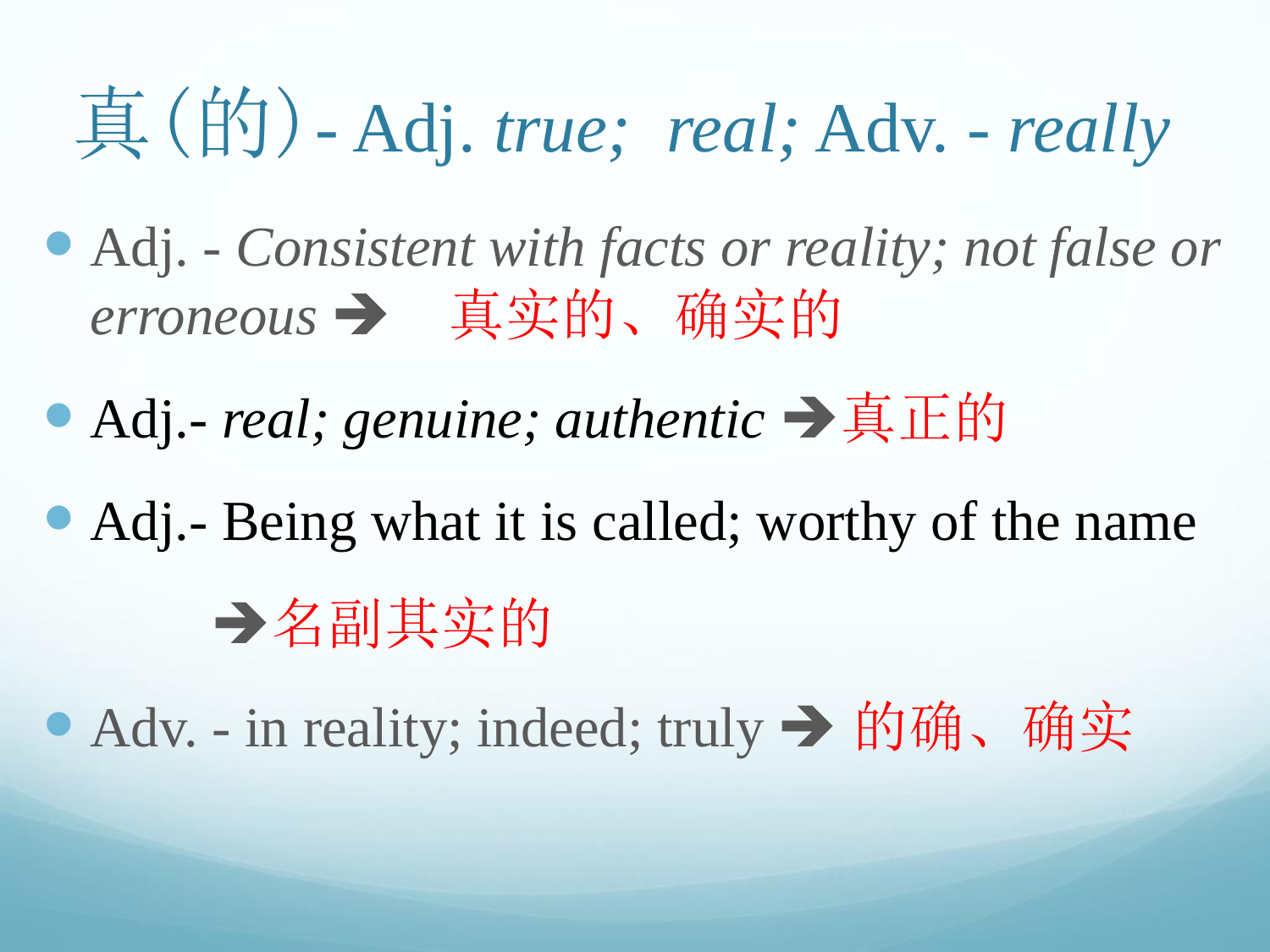#### 简直 – Adv. *simply; at all*

- In a plain and unadorned way; → 简朴; 朴素
- In an unambiguous way; clearly → 简单; 简明
- Merely; only; just  $\rightarrow$  就; 只; 仅
- Absolutely; completely → 根本 / ? 简直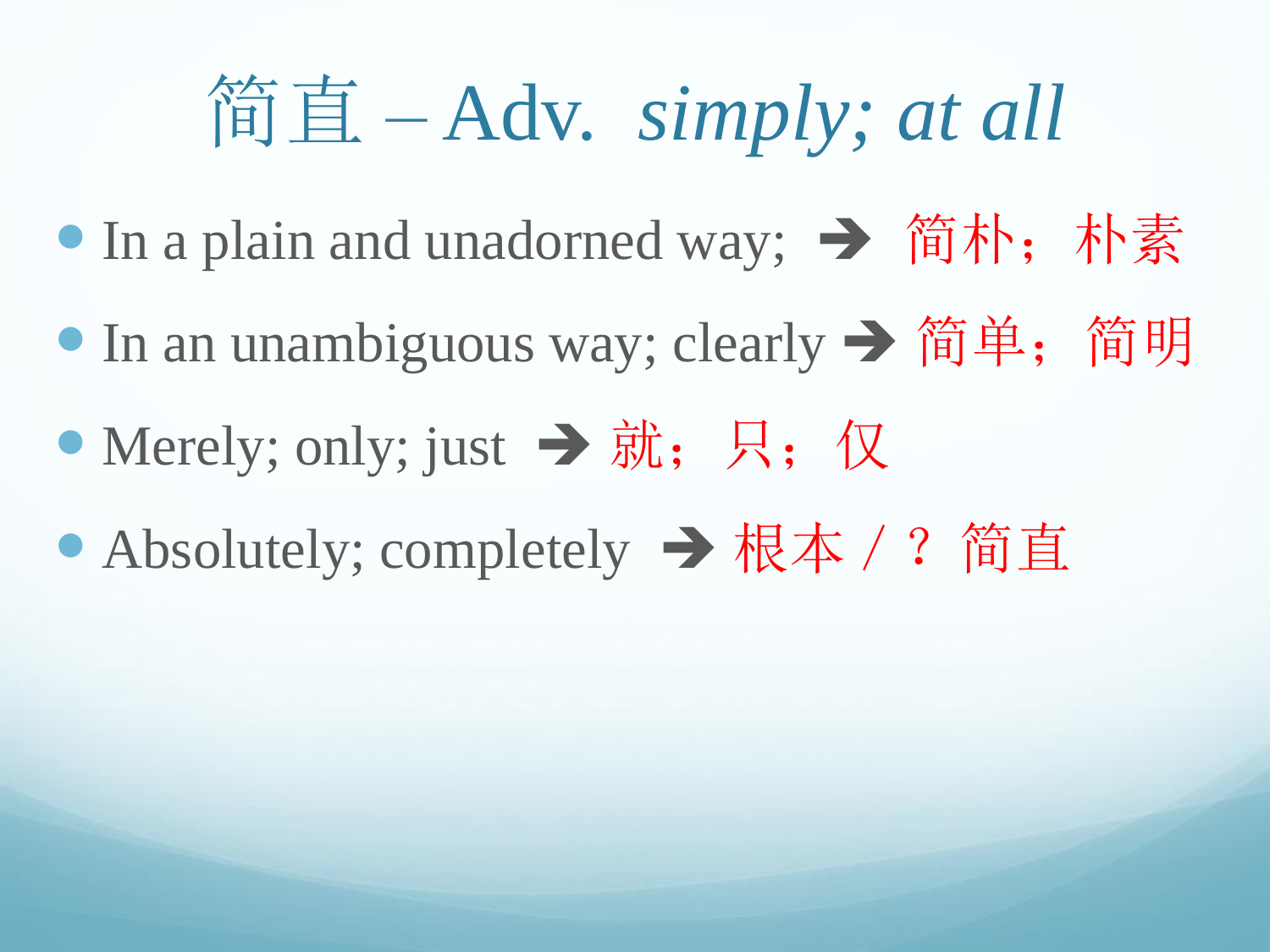# 反而– Adj. *on the contrary; instead* (*of*)

- on the contrary Prepositional Phrase: *In opposition to what is expected* (may occur at the beginning of a sentence)
- instead Adv.: *In the place of something previously mentioned; as a substitute or an equivalent* NA
- instead of Prepositional Phrase: *in the place of*; NA
	- *rather than* (may occur at the beginning of a sentence)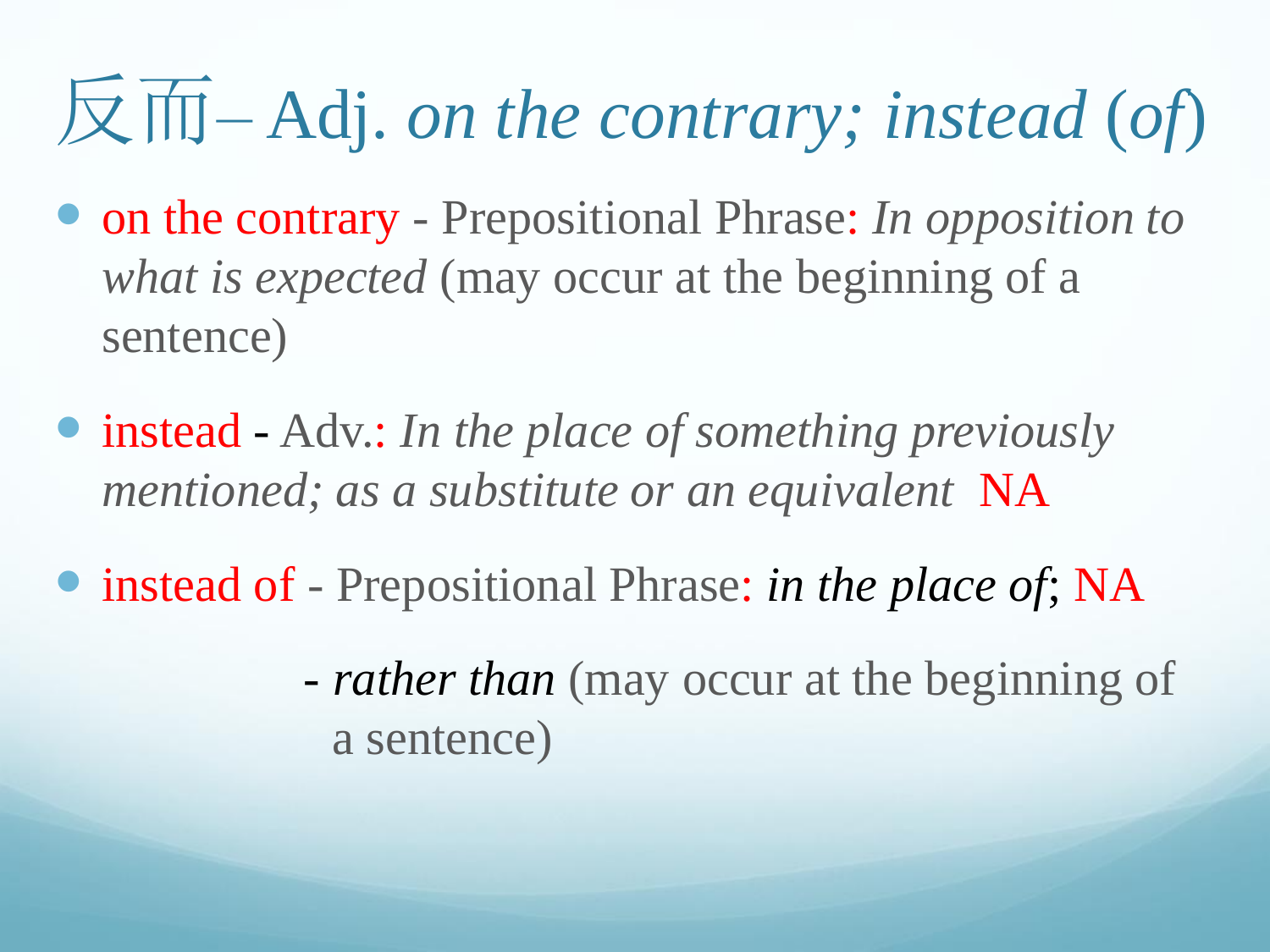## 关于教材和教学的反思

- 教材甚至权威的《汉英词典》上有关的英语注释并 非是完全准确、可靠的。
- 教材的语法注解往往只注意某一篇课文里的用法, 不够详尽,也未不包括在其他语境的用法。
- 应该根据教学的实际情况,特别是学生容易出错的 地方,有针对性地做必要的解释,尤其在语义、使 用的语境场合、词性、用法等方面加以区别对比。

设计相应的练习进行操练。